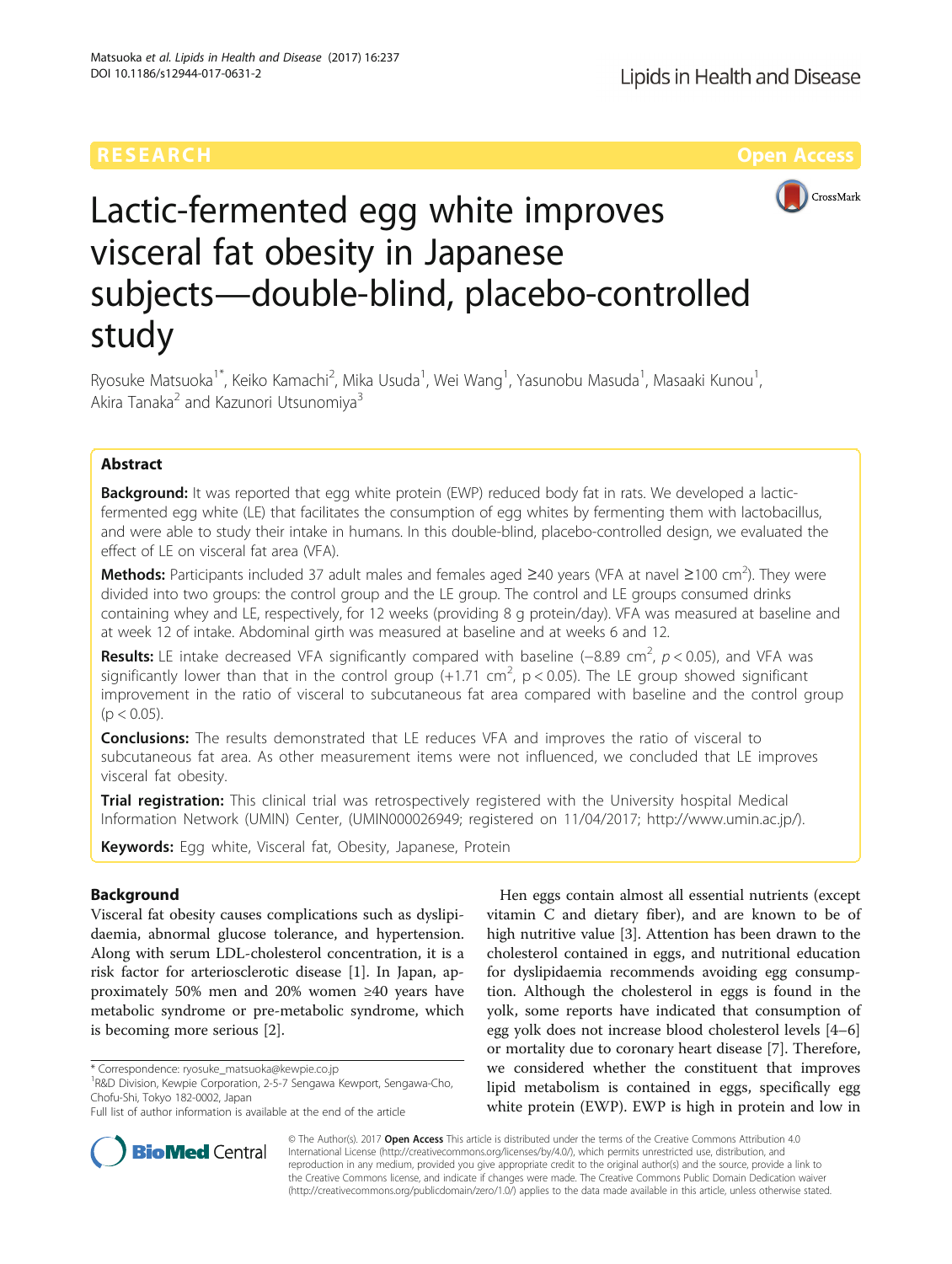fat and has been reported to reduce serum total and LDL cholesterol levels [[8](#page-8-0)–[10](#page-8-0)].

EWP is said to lower blood cholesterol by inhibiting cholesterol absorption in the small intestines. However, in doing so, triglyceride absorption is also inhibited [\[11](#page-8-0)]. Therefore, EWP not only reduces serum LDL cholesterol level but is also believed to prevent arteriosclerotic disease by reducing visceral fat.

In an experiment on rats, Matsuoka et al. reported that egg white proteins could reduce body and abdominal fat [[12](#page-8-0)]. However, it is unclear whether the reduction was effective in human.

The consumption of egg white itself poses a problem in terms of taste and physical properties. We therefore developed a lactic-fermented egg white (LE) that facilitates the consumption of egg whites by fermenting them with lactobacillus, and were able to study their intake in humans [\[13, 14\]](#page-8-0). In a previous study, it was reported that the EWPs ovalbumin and ovotransferrin could inhibit lipid absorption [\[11\]](#page-8-0). It has been reported that beta-conglycinin, a soy protein, reduced visceral fat at the speed of 5 g/day [\[15\]](#page-8-0). Ovalbumin and ovotransferrin are reported to contain 54% and 11% EWP, respectively [[16\]](#page-8-0). If we suppose that ovalbumin and ovotransferrin have the same visceral fat-reducing effect as betaconglycinin at a daily intake of 5 g, a daily intake of 8 g of EWP would be required. We therefore conducted a double-blind, placebo-controlled study to evaluate the visceral fat-reducing effect of protein in Japanese adults with visceral fat obesity, via daily intake of LE for 12 weeks.

## Methods

### Test foods

The control drink and the drink containing LE were prepared by Co-op Foods Co., Ltd. (Tokyo, Japan). Flavors, sweeteners and water were added to the whey (Nippon-Shinyaku Co., Ltd., Kyoto, Japan) and LE [\[13\]](#page-8-0) (Kewpie Egg Corporation, Tokyo, Japan) of each drink. Once homogeneously dispersed, the preparation was heatsterilized. Measurement using the Kjeldahl method [[17](#page-8-0)] indicated that both drinks contained 8 g of protein per 180 g serving. Ovalbumin content in LE was assessed by the sandwich ELISA procedure using anti-chicken ovalbumin polyclonal antibody, and horseradish peroxidaselabeled anti-chicken ovalbumin polyclonal antibody, respectively. A commercial kit, Egg (Ovalbumin) ELISA kit II (Morinaga Institute of Biological Science Inc., Yokohama, Japan) was used with absorbance detected at 450 nm by a multi-detection microplate reader (Powerscan® HT, DS Pharma Biomedical Co. Ltd., Osaka, Japan). Ovalbumin content of the LE drink was 4.17 g/180 g, as measured via sandwich ELISA. Based on a previous report that ovotransferrin accounts for 11%

of total EWP [[17\]](#page-8-0), the content of ovotransferrin was calculated to be 0.88 g/180 g LE (Calculated value).

#### Participants and test methods

Recruitment was done per the following process: Japanese subjects with body mass index (BMI)  $(\geq 25)$ , aged more than 40 years (male) or postmenopausal female, who were not undergoing treatment for hyperlipidemia or diabetes, who had no subjective symptoms of gout and who were capable of filling out the required forms, such as self-diagnosis forms, and of visiting a designated institution as scheduled. The exclusion criteria were as follows: taking drugs that could potentially affect the test results (e.g., antihyperlipidemic agents, anti-diabetic agents, oral corticosteroid formulations, and antihypertensive agents); regular consumption of foods for specified health uses that could potentially affect test results; excessive alcohol consumption; suspected allergic reactions (particularly to egg and milk); participation in other clinical studies; a history of serious liver damage, kidney damage, or myocardial infarction; a history of, or current, hepatitis; and serious anemia. In this study, 80 adults were screened and 48 individuals with visceral fat area (VFA) ( $\geq$ 100 cm<sup>2</sup>) were included as test subjects.

The study followed a double-blind, parallel-arm design. Participants were divided into two groups: a control group and LE group. The control group was given a drink containing whey (8 g of protein), and the LE group was given a drink containing LE (8 g of protein) every day at breakfast for 12 continuous weeks.

At 0 and 12 weeks of intake, computed tomographic (CT) scanning of the abdomen (Aquilion™, Toshiba Medical Systems Corporation, Tochigi, Japan) was performed, and VFA was measured at the navel (Fat Scan, East Japan Institute of Technology Co., Ltd., Ibaraki, Japan). CT scans were conducted at the Nakajima Clinic (Tokyo, Japan). At weeks 0, 6, and 12, bodyweight, blood pressure, and abdominal girth, respectively, were measured after fasting overnight. Blood was sampled from a forearm vein, and blood tests were performed at baseline, and weeks 6 and 12 of intake.

## Blood tests

Peripheral blood test was performed using flow cytometry. Serum analysis included the following items: total cholesterol (enzyme method); HDL cholesterol (direct method); triglyceride (enzyme method); free fatty acid (FFA; enzyme method); phospholipid (enzyme method); glucose (hexokinase UV test); HbA1c (latex coagulating method); RLP cholesterol (immunoadsorption); insulin (CLEIA method); AST (JSCC transferable method); ALT (JSCC transferable method); gamma-GTP (JSCC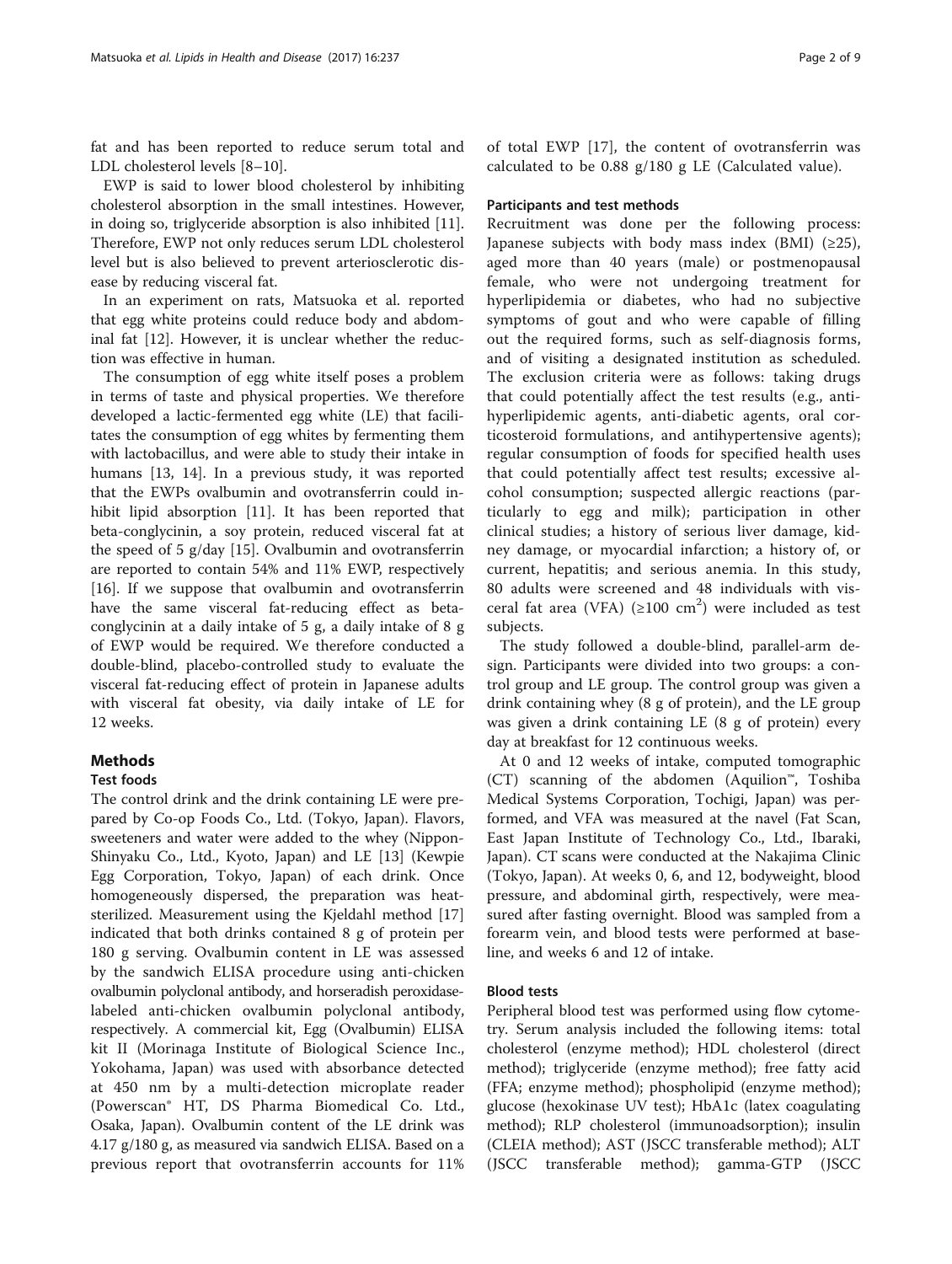transferable method); blood urea nitrogen (BUN; urease LED UV method); creatinine (enzyme method); and uric acid (enzyme method). LDL cholesterol concentration was calculated using the Friedewald formula [\[18\]](#page-8-0). Blood tests were performed by SRL Corporation (Tokyo, Japan).

#### Dietary intake

The nutritional value of the content of meals recorded by participants over a three-day period was calculated using Excel Eiyoukun Food Frequency Questionnaire version 5 (Kenpakusha, Tokyo, Japan). The 2010 Standard Table of Food Composition in Japan database was used in this nutrition-calculation software.

## Statistical analysis

Test results are shown as mean ± standard error. Comparisons with baseline values were performed using paired t-tests for VFA and Dunnett's test for all other items. Comparisons with the control group were performed using the student's t-test. A significance level of less than 5% was considered substantial. Statistical analyses were performed using SPSS version 20 (SPSS Inc., Tokyo, Japan). Change in VFA is indicated by  $\Delta$  cm<sup>2</sup>.

## Results

## Adherence and participant attributes

During the study period, two participants withdrew from the study; one individual in the control group could not get accustomed to the taste of the test food and one individual in the LE group experienced melena. The latter's condition was assumed to be due to the

participant's tendency toward constipation and the melena was thus determined to not be causally related to the test food (Fig. 1).

From the control group, seven participants were excluded: two of whom did not fast prior to blood sampling; four who did not complete the food diary sufficiently to track actual food intake; and one who was inconsistent in the timing of test food consumption. From the LE group, two participants were excluded: one who did not fast prior to blood sampling and one who completed the food diary insufficiently (Fig.1). From the above, we analyzed 18 individuals in the control group and 19 in the LE group. There were no significant differences observed at baseline between the two groups in terms of age, height, or BMI ( $p > 0.05$ , Table [1\)](#page-3-0).

#### Dietary intake

There was no significant change in the amount of food consumed during the study period in either group (Table [2\)](#page-3-0).

#### Physical condition

The abdominal girth of the control group was significantly lower at 12 weeks than at baseline. No significant difference was observed for any other items between the control and LE groups, nor compared to baseline (Table [3\)](#page-4-0).

## Fat area at the navel

There was no significant difference in the total fat area in the LE group compared to baseline or the control group (Table [3](#page-4-0)). Although no significant difference was

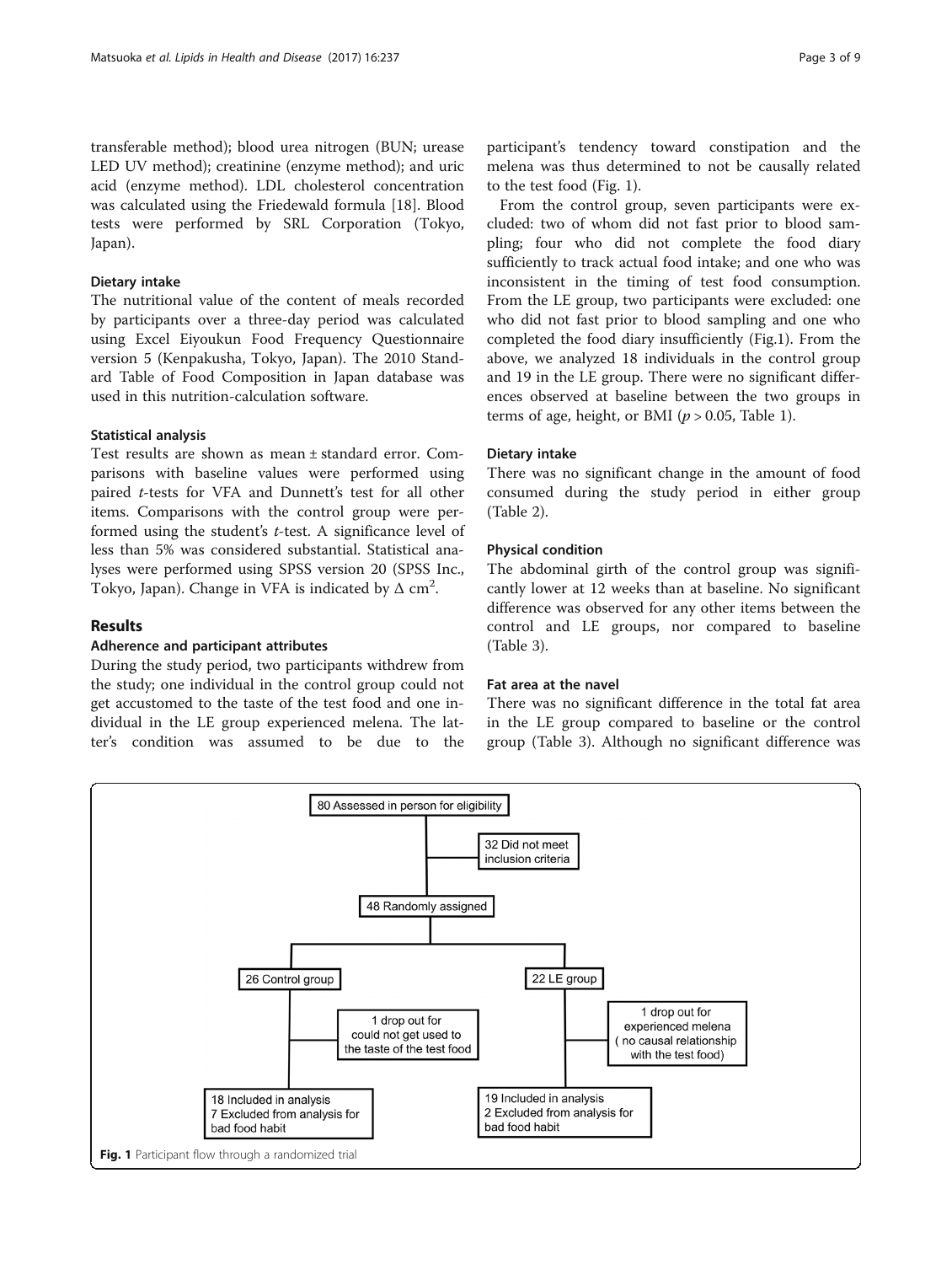#### <span id="page-3-0"></span>Table 1 Background of subjects

|                                 | Control |         |     | ΙF   |        |                          |
|---------------------------------|---------|---------|-----|------|--------|--------------------------|
| Age (y)                         | 55.2    | $^{+}$  | 15  | 56.6 | $^{+}$ | -1.2                     |
| Height (cm)                     | 166     | $+$ 3   |     | 167  | $+$    | $\overline{\phantom{a}}$ |
| Body weight (kg)                | 76.1    | $+$     | 2.5 | 78.4 | $+$    | 22                       |
| BMI                             | 275     | $+$     | 0.7 | 28.0 | $^{+}$ | 0.7                      |
| Systolic blood presure (mmHg)   | 131     | $\pm$ 5 |     | 135  | $+$    | 4                        |
| Diastolic blood pressure (mmHg) | 80.1    | 土       | 3.1 | 87.1 | $^{+}$ | 25                       |

Mean  $\pm$  SE of 18 (control) and 19 (LE)

Control Control group, LE Lactic fermented egg white group

observed between the two groups in terms of VFA and subcutaneous fat area, the LE group showed significantly less VFA, and a significant increase in subcutaneous fat area compared to baseline ( $p < 0.05$ ). The control group showed no significant difference compared to baseline (Table [3\)](#page-4-0).

Calculation of the visceral to subcutaneous fat ratio indicated a significantly lower ratio in the LE group compared to baseline. There was no significant difference in the control group compared to baseline or between the two groups (Table [3\)](#page-4-0).

Calculation of the change in VFA revealed a significant reduction in the LE group compared to both baseline and the control group. With regards to the change in visceral to subcutaneous fat ratio at the navel  $(\Delta)$ , the value was significantly reduced by the intake of LE compared to the control group and baseline ratio (Fig. [2](#page-4-0) and Fig. [3](#page-5-0)).

#### Serum biochemical analysis

There was no significant variation observed in serum total cholesterol, LDL cholesterol, RLP cholesterol,

**Table 2** Dietary intake of subjects

|                          |              | Intake Period (Weeks) |       |        |                |        |         |      |        |           |
|--------------------------|--------------|-----------------------|-------|--------|----------------|--------|---------|------|--------|-----------|
|                          |              | 0                     |       |        | 6              |        |         | 12   |        |           |
| Energy (kcal)            | Control      | 1956                  | $\pm$ | 109    | $2073 \pm 163$ |        |         | 1976 |        | $\pm$ 112 |
|                          | LE           | 2163                  | $\pm$ | 175    | 1978           | $\pm$  | 93      | 2012 | $\pm$  | 77        |
| Protein (g)              | Control      | 71.9                  |       | ± 5.3  | 75.1           |        | ± 5.2   | 73.4 |        | ± 5.0     |
|                          | LE           | 80.1                  |       | ±6.9   | 73.0           |        | $±$ 3.3 | 74.2 | $\pm$  | - 3.3     |
| Lipids (q)               | Control 64.9 |                       | $\pm$ | 4.9    | 68.6           | $\pm$  | 7.2     | 68.0 | 土      | 4.6       |
|                          | LE           | 68.7                  |       | ± 8.5  | 61.0           |        | ± 4.2   | 66.8 |        | ± 5.2     |
| Carbohydrate (g) Control |              | 251                   |       | $±$ 15 | 266            |        | ± 21    | 250  |        | $±$ 15    |
|                          | LE           | 276                   | $\pm$ | 20     | 244            | $\pm$  | - 13    | 251  | $\pm$  | 11        |
| Cholesterol (mg) Control |              | 388                   |       | ± 47   | 396            | $\pm$  | 42      | 391  |        | ± 37      |
|                          | LE           | 330                   |       | ± 33   | 335            | $\pm$  | 27      | 351  |        | $±$ 36    |
| Dietary fiber (q)        | Control      | 11.5                  | $\pm$ | 0.9    | 12.4           | 土      | 1.1     | 11.8 | $\pm$  | 0.9       |
|                          | LE           | 13.6                  | 土     | 1.3    | 12.1           | $^{+}$ | 1.3     | 12.7 | $^{+}$ | 0.8       |

Mean  $\pm$  SE of 18 (control) and 19 (LE)

Control Control group, LE Lactic fermented egg white group

triglycerides, phospholipids, insulin, or blood glucose levels. While the LE group exhibited significantly lower FFA concentrations compared to the control group in week 6 ( $p < 0.05$ ), there was no significant difference observed in week 12. Moreover, while the LE group showed significantly lower HDL-cholesterol levels in week 6 compared to baseline ( $p < 0.05$ ), there was no significant difference observed in week 12 (Table [4](#page-5-0)).

#### Hematological tests

The control group exhibited significantly high mean corpuscular volume (MCV) in week 6 compared to baseline, whereas mean corpuscular hemoglobin level (MCHC) in weeks 6 and 12 were significantly lower than baseline ( $p < 0.05$ ). The LE group showed significantly higher MCV in week 6 compared to baseline  $(p < 0.05$ ; Table [5](#page-6-0)). Throughout the entire study period, MCV and MCHC were significantly lower in the LE group compared to the control group  $(p < 0.05)$ . All items' values stayed within the normal range and no particular problems were observed (Table [5\)](#page-6-0).

## Liver and kidney functions indices

While the LE group exhibited significantly higher BUN levels in week 6 compared to baseline  $(p < 0.05)$ , BUN was within the normal range, with no significant difference observed in week 12. The LE group showed significantly lower creatinine levels than the control group at baseline and in week 12 ( $p < 0.05$ ). However, there was no significant variation observed throughout the intake period, and because changes were within the normal range, this was not considered to pose any problem. For all other items, no influence of the test foods was observed (Table [5](#page-6-0)).

## **Discussion**

Results of this study indicated that when 8 g of LE (i.e., EWP) was consumed daily for 12 weeks, VFA was significantly reduced compared to baseline and the control group. Therefore, we concluded that LE has a visceral fat-reduction effect. It has been previously reported that the visceral fat-reduction food constituents include catechine [[19\]](#page-8-0) and polyphenol [[20](#page-8-0)]. The degree by which these constituents reduced visceral fat of the food consumed for 12 weeks was  $-10.3$  cm<sup>2</sup> for catechine and −7.9 cm<sup>2</sup> for polyphenol, compared to a reduction of 8.89  $\text{cm}^2$  by LE in this study. This finding suggests that LE has the same effect as food constituents that are generally considered to reduce visceral fat. It has been reported that protein-derived constituents also reduce visceral fat, and therefore, in this study we evaluated the effect of a daily intake of 8 g of lactic acid-fermented albumin as protein, based on a report on beta-conglycinin in soybeans [[13, 14\]](#page-8-0). However, this study did not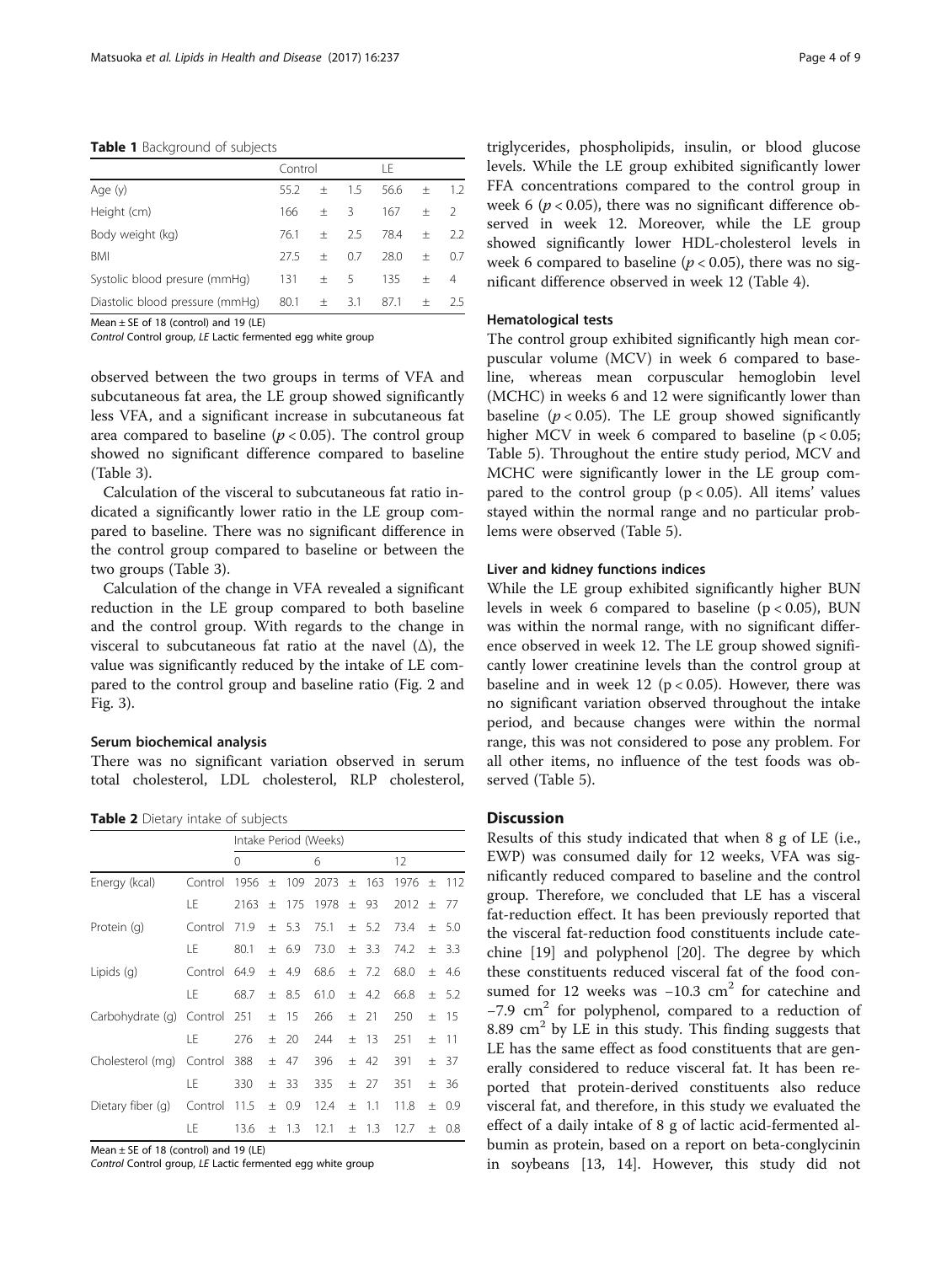|                                          |         |         | Intake Periods (Weeks) |                |      |       |                  |
|------------------------------------------|---------|---------|------------------------|----------------|------|-------|------------------|
|                                          |         | $\circ$ |                        |                | 12   |       |                  |
| Body weight (kg)                         | Control | 76.1    | $\pm$                  | 2.5            | 76.0 | $\pm$ | 2.5              |
|                                          | LE.     | 78.4    | $\pm$                  | 2.2            | 78.5 | Ŧ     | 2.2              |
| BMI                                      | Control | 27.5    | 士                      | 0.7            | 27.4 | Ŧ     | 0.7              |
|                                          | LE      | 28.0    | $\pm$                  | 0.7            | 28.1 | $\pm$ | 0.7              |
| Waist (cm)                               | Control | 100     | $\pm$                  | $\overline{2}$ | 99.8 | $\pm$ | 2.0 <sup>°</sup> |
|                                          | LE      | 99.3    | 土                      | 1.9            | 98.4 | $\pm$ | 2.2              |
| Total fat area $\text{(cm}^2\text{)}$    | Control | 391     | $\pm$                  | 22             | 391  | $\pm$ | 27               |
|                                          | LE.     | 386     | $\pm$                  | 27             | 390  | $\pm$ | 28               |
| Subcutaneous fat area (cm <sup>2</sup> ) | Control | 249     | $\pm$                  | 20             | 246  | Ŧ     | 24               |
|                                          | LE      | 240     | $\pm$                  | 24             | 254  | $\pm$ | 23 <sup>a</sup>  |

Visceral/Subcutaneous Control 0.766  $\pm$  0.078 0.597  $\pm$  0.052

) Control 143  $\pm$  7 144  $\pm$  8

LE 145  $\pm$  9 136  $\pm$  9<sup>a</sup>

LE 0.656 ± 0.048 0.546 ± 0.041\*

## <span id="page-4-0"></span>Table 3 Results of body composition at the navel level

Mean  $\pm$  SE of 18 (control) and 19 (LE)

Visceral fat area  $\text{(cm}^2\text{)}$ 

 $a^{\text{b}}$   $p$  < 0.05 vs. 0 weeks by paired t-test

Control Control group, LE Lactic fermented egg white group

examine whether less than 8 g of EWP would exhibit a visceral fat-reduction effect and this requires further study. Furthermore, it has been reported that lactoferrin (LF), found in milk protein, has a visceral fat-reduction effect [[21\]](#page-8-0). It has been found that a daily intake of 300 mg of LF significantly reduced VFA compared to baseline and the control group. In this study, the control group was given whey, which contains LF. It was expected that a daily intake of 8 g of whey would correspond to a daily intake of 450 mg of LF and was therefore expected to have a visceral fat-reduction effect. However, whey did not reduce visceral fat in the control group. A possible explanation is that whey contains many nutrients other than LF, which may have

competed. It has previously been reported that a daily intake of 28 g of whey had no effect on visceral fat [\[22](#page-8-0)]. It was reported that it needs to be subjected to enteric coating to exert its visceral fat–reducing effects because LF itself is vulnerable to heating and is easily degraded by gastric acid [\[21](#page-8-0)]. This should explain why the whey sample used in the present study failed to reduce visceral fat.

Furthermore, in this study the ratio of visceral to subcutaneous fat was significantly reduced after consumption of LE compared to baseline ratio and the control group. The visceral to subcutaneous fat ratio is an indicator of visceral fat obesity, with a ratio > 0.4 indicating visceral fat obesity [\[23](#page-8-0)]. In our study, LE not only

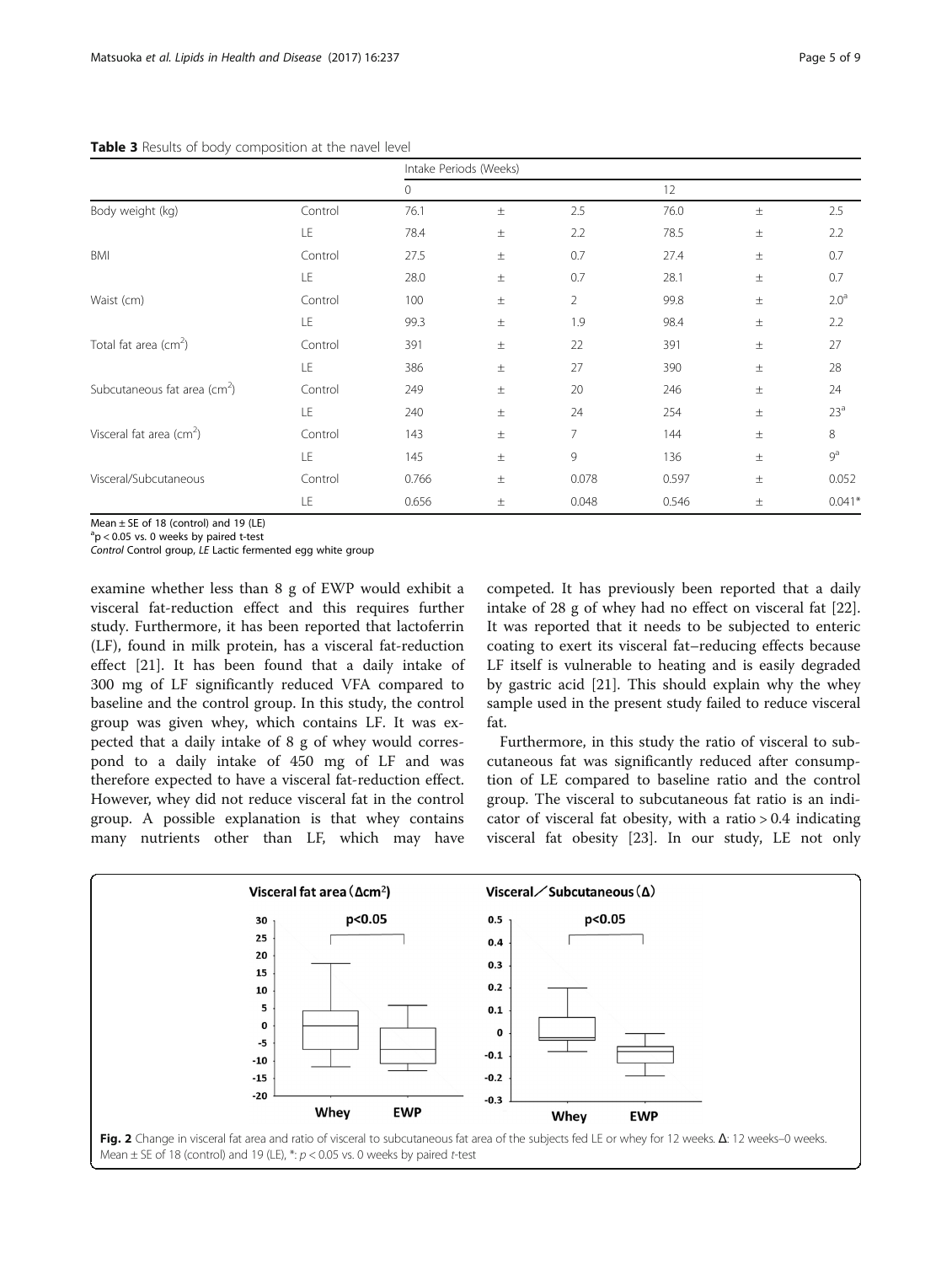<span id="page-5-0"></span>

reduced VFA but also considerably reduced the visceral to subcutaneous fat ratio; therefore, we concluded that the symptoms of visceral fat obesity had reduced.

Although it is unclear why LE intake reduces visceral fat, it has been reported that EWP, the main constituent of LE, has an inhibitory effect on the absorption of triglycerides [[11\]](#page-8-0). EWP inhibited the absorption of fat,

thereby functioning to reduce lipid content within bile acid micelles. The components involved in this process are ovalbumin and ovotransferrin, both of which reduce lipid content within bile acid micelles to an equivalent extent. No other components have been shown to affect this process [[11](#page-8-0)]. As such, we inferred that these two components might also have come into play in this

|                          |         |         | Intake Period (Weeks) |      |      |       |                   |      |       |                |  |
|--------------------------|---------|---------|-----------------------|------|------|-------|-------------------|------|-------|----------------|--|
|                          |         | $\circ$ |                       |      | 6    |       |                   | 12   |       |                |  |
| <b>Total Cholesterol</b> | Control | 209     | $\pm$                 | 6    | 210  | $\pm$ | $\overline{7}$    | 209  | $\pm$ | 8              |  |
| (mg/dL)                  | LE      | 215     | $\pm$                 | 6    | 210  | $\pm$ | 6                 | 217  | 土     | 6              |  |
| HDL-Cholesterol          | Control | 55.8    | $\pm$                 | 2.26 | 55.1 | $\pm$ | 2.60              | 54.8 | $\pm$ | 2.26           |  |
| (mq/dL)                  | LE      | 58.1    | $\pm$                 | 2.85 | 52.4 | $\pm$ | 2.02 <sup>a</sup> | 55.8 | $\pm$ | 2.51           |  |
| LDL-Cholesterol          | Control | 133     | $\pm$                 | 4    | 131  | $\pm$ | 5                 | 131  | $\pm$ | 6              |  |
| (mg/dL)                  | LE      | 132     | $\pm$                 | 5    | 130  | $\pm$ | 6                 | 135  | $\pm$ | 5              |  |
| Triglyceride             | Control | 127     | $\pm$                 | 16   | 150  | $\pm$ | 25                | 123  | 土     | 15             |  |
| (mg/dL)                  | LE.     | 132     | $\pm$                 | 18   | 150  | $\pm$ | 18                | 134  | $\pm$ | 12             |  |
| <b>NEFA</b>              | Control | 496     | $\pm$                 | 31   | 553  | $\pm$ | 36                | 515  | $\pm$ | 34             |  |
| (mEq/L)                  | LE.     | 481     | $\pm$                 | 42   | 443  | $\pm$ | 37#               | 543  | $\pm$ | 49             |  |
| Phospholipid             | Control | 218     | $\pm$                 | 7    | 221  | $\pm$ | 8                 | 215  | $\pm$ | $\overline{7}$ |  |
| (mg/dL)                  | LE      | 224     | $\pm$                 | 6    | 221  | $\pm$ | 5                 | 222  | $\pm$ | 5              |  |
| Glucose                  | Control | 92.8    | $\pm$                 | 2.0  | 91.7 | $\pm$ | 2.0               | 96.0 | $\pm$ | 3.0            |  |
| (mq/dL)                  | LE      | 92.7    | $\pm$                 | 1.8  | 94.4 | $\pm$ | 2.1               | 93.6 | 土     | 2.6            |  |
| Insulin                  | Control | 6.65    | $\pm$                 | 0.98 | 7.32 | $\pm$ | 0.95              | 6.93 | $\pm$ | 0.55           |  |
| (mg/mL)                  | LE      | 6.26    | $\pm$                 | 0.74 | 8.35 | $\pm$ | 1.33              | 7.50 | 土     | 0.82           |  |
| HbA1c (NGSP)             | Control | 5.53    | $\pm$                 | 0.09 | 5.50 | $\pm$ | 0.08              | 5.51 | $\pm$ | 0.09           |  |
| (% )                     | LE      | 5.56    | $\pm$                 | 0.08 | 5.54 | $\pm$ | 0.10              | 5.56 | $\pm$ | 0.10           |  |
| RLP-Cholsterol           | Control | 4.81    | $\pm$                 | 0.66 | 6.25 | $\pm$ | 1.29              | 4.73 | 土     | 0.49           |  |
| (mg/dL)                  | LE      | 5.58    | $\pm$                 | 0.93 | 6.73 | $\pm$ | 1.21              | 5.34 | 土     | 0.54           |  |

Mean ± SE of 18 (control) and 19 (LE)

 $a^2$ p < 0.05 vs. 0 weeks by Dunnett test、#p < 0.05 vs. Control group by Student's t-test

Control Control group, LE Lactic fermented egg white group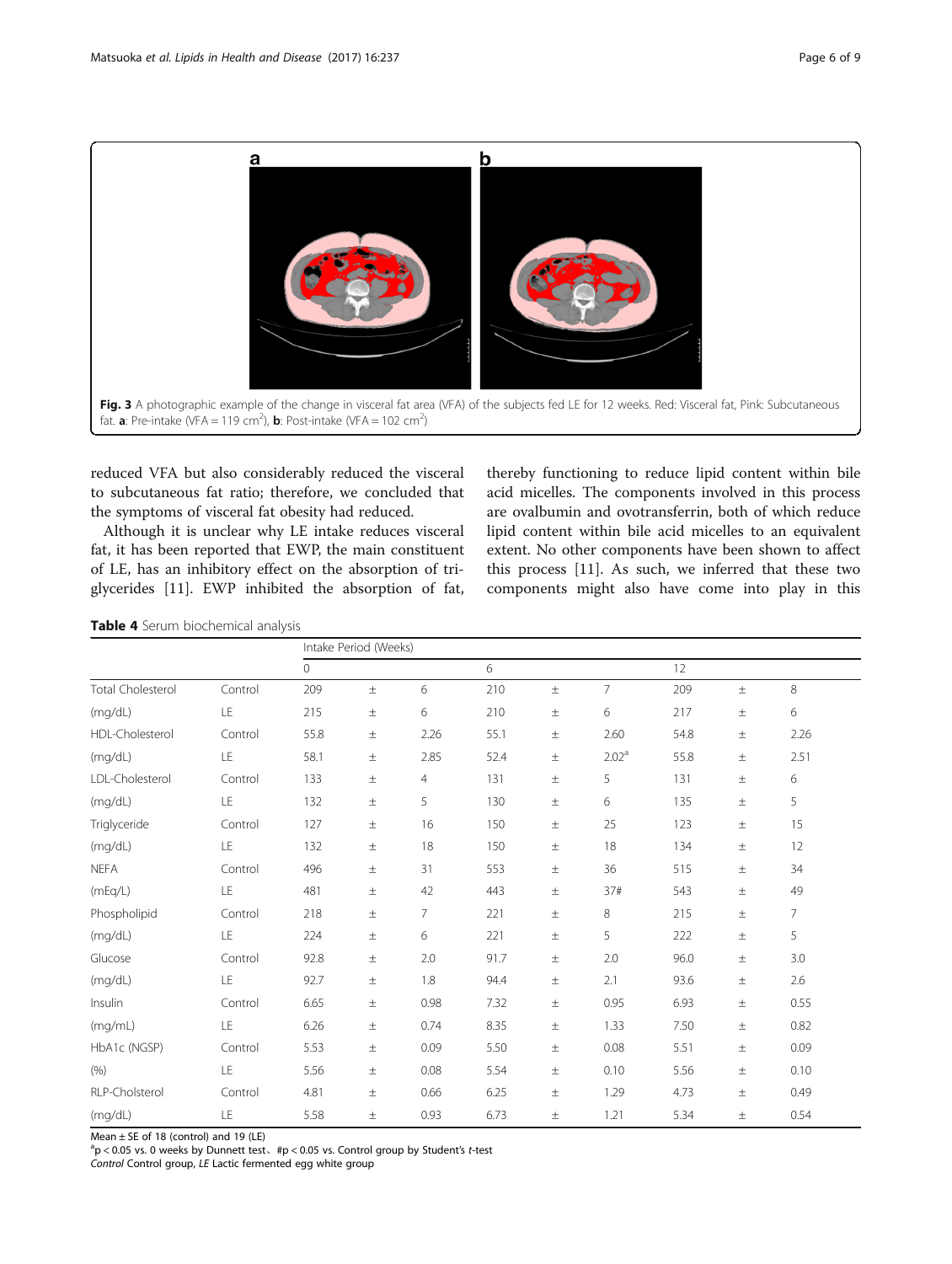|                |         | Intake Period (Weeks) |       |         |       |       |                  |       |       |        |  |
|----------------|---------|-----------------------|-------|---------|-------|-------|------------------|-------|-------|--------|--|
|                |         | $\overline{0}$        |       |         | 6     |       |                  | 12    |       |        |  |
| WBC            | Control | 5683                  | $\pm$ | 334     | 6072  | $\pm$ | 382              | 5972  | $\pm$ | 327    |  |
| $(V\mu L)$     | LE      | 5779                  | $\pm$ | 310     | 5758  | $\pm$ | 301              | 5579  | $\pm$ | 290    |  |
| <b>RBC</b>     | Control | 473                   | $\pm$ | 10      | 470   | $\pm$ | 9                | 476   | $\pm$ | 10     |  |
| $(V\mu L)$     | LE      | 488                   | $\pm$ | 11      | 480   | $\pm$ | 10               | 491   | $\pm$ | 9      |  |
| Hb             | Control | 14.7                  | $\pm$ | 0.3     | 14.7  | $\pm$ | 0.3              | 14.6  | $\pm$ | 0.3    |  |
| (g/dL)         | LE.     | 14.8                  | $\pm$ | 0.3     | 14.7  | $\pm$ | 0.3              | 14.7  | $\pm$ | 0.3    |  |
| Ht             | Control | 44.4                  | $\pm$ | 0.9     | 44.9  | $\pm$ | $0.8\,$          | 44.6  | $\pm$ | 0.8    |  |
| (% )           | LE.     | 45.0                  | $\pm$ | 0.9     | 44.8  | $\pm$ | 0.8              | 45.0  | $\pm$ | 0.7    |  |
| $\textsf{MCV}$ | Control | 93.9                  | $\pm$ | $0.6\,$ | 95.7  | $\pm$ | 0.8 <sup>a</sup> | 93.9  | $\pm$ | 0.7    |  |
| (f )           | LE      | 92.3                  | $\pm$ | 0.7     | 93.5  | $\pm$ | 0.8 <sup>a</sup> | 91.8  | $\pm$ | 0.7#   |  |
| MCH            | Control | 31.1                  | $\pm$ | 0.3     | 31.2  | $\pm$ | 0.3              | 30.8  | $\pm$ | 0.3    |  |
| (pg)           | LE.     | 30.3                  | $\pm$ | 0.3     | 30.6  | $\pm$ | 0.3 <sup>a</sup> | 30.1  | $\pm$ | $0.3*$ |  |
| MCHC           | Control | 33.0                  | $\pm$ | 0.2     | 32.6  | $\pm$ | 0.2 <sup>a</sup> | 32.8  | $\pm$ | 0.2    |  |
| (% )           | LE      | 32.8                  | $\pm$ | $0.2\,$ | 32.7  | $\pm$ | $0.2\,$          | 32.7  | $\pm$ | 0.1    |  |
| Platelet       | Control | 23.8                  | $\pm$ | 1.4     | 23.0  | $\pm$ | 0.9              | 22.7  | $\pm$ | 0.9    |  |
| $(V\mu L)$     | LE.     | 23.7                  | $\pm$ | 1.3     | 22.5  | $\pm$ | 1.2              | 22.7  | $\pm$ | 1.2    |  |
| AST            | Control | 21.9                  | $\pm$ | 1.8     | 22.1  | $\pm$ | 2.0              | 24.4  | $\pm$ | 3.8    |  |
| (IU/L)         | LE      | 22.1                  | $\pm$ | 1.3     | 24.7  | $\pm$ | 1.9              | 24.9  | $\pm$ | 2.3    |  |
| ALT            | Control | 27.9                  | $\pm$ | 4.2     | 27.2  | $\pm$ | 4.2              | 30.8  | $\pm$ | 7.1    |  |
| (IU/L)         | LE.     | 25.0                  | $\pm$ | 2.1     | 39.8  | $\pm$ | 3.2              | 28.0  | $\pm$ | 2.5    |  |
| $Y$ -GTP       | Control | 49.2                  | $\pm$ | 12.2    | 48.0  | $\pm$ | 11.1             | 42.4  | $\pm$ | 9.1    |  |
| (IU/L)         | LE      | 42.7                  | $\pm$ | 9.2     | 44.3  | $\pm$ | 8.9              | 40.6  | $\pm$ | 7.3    |  |
| <b>BUN</b>     | Control | 14.6                  | $\pm$ | 0.9     | 15.6  | $\pm$ | 0.7              | 14.5  | $\pm$ | 0.7    |  |
| (mg/dL)        | LE.     | 13.8                  | $\pm$ | 0.9     | 15.9  | $\pm$ | $0.8^{\rm a}$    | 15.2  | $\pm$ | 0.7    |  |
| Cr             | Control | 0.737                 | $\pm$ | 0.024   | 0.758 | $\pm$ | 0.025            | 0.736 | $\pm$ | 0.027  |  |
| (mq/dL)        | LE.     | 0.839                 | $\pm$ | 0.032#  | 0.849 | $\pm$ | 0.030#           | 0.853 | $\pm$ | 0.035# |  |
| UA             | Control | 6.23                  | $\pm$ | 0.28    | 6.56  | $\pm$ | 0.28             | 6.17  | $\pm$ | 0.30   |  |
| (mg/dL)        | LE      | 6.32                  | $\pm$ | 0.24    | 6.49  | $\pm$ | 0.23             | 6.18  | $\pm$ | 0.24   |  |

<span id="page-6-0"></span>Table 5 Results of hematological tests and hepatic and kidney function

Mean  $\pm$  SE of 18 (control) and 19 (LE)

 $a<sub>p</sub>$  < 0.05 vs. 0 weeks by Dunnett test、#p < 0.05 vs. Control by Student's t-test Control Control group, LE Lactic fermented egg white group

experiment. Especially, the underlying cause of this has been reported to involve lipase inhibitory activity in ovalbumin [[24\]](#page-8-0), the main constituent of EWP, as well as the inhibitory effect of lipid micelles [\[11](#page-8-0)]. Furthermore, ovalbumin has been found to form FFAs and gels [[25, 26](#page-8-0)]. Therefore, it is believed that EWP can inhibit the absorption of lipids by way of its physicochemical properties.

EWP has an amino acid score of 100, with a higher rate of net protein utilization than soy and milk proteins [[27\]](#page-8-0). In a previous examination of the effect of EWP on carcass protein contents in rat compared to casein, we reported that EWP showed significantly higher levels than casein [[12\]](#page-8-0). As the main constituent of muscle is protein, it is believed that the increase in carcass protein

contents in rats were due to increased muscle mass. In general, however, a muscle does not increase without exercise; thus, further studies should be conducted to determine whether a muscle increases because of the high net protein utilization and increased body protein. The fact that muscle burns fat in the event of increased muscle may be one explanation for the observed reduction in visceral fat.

It is generally believed that active food constituents that reduce visceral fat are often those whose structures do not change through absorption or metabolic process (e.g., polyphenol), the effects of which are easily evaluated in vivo. In contrast, proteins become effective after being broken down into peptides and amino acids in the digestive tract. With regards to the details of the active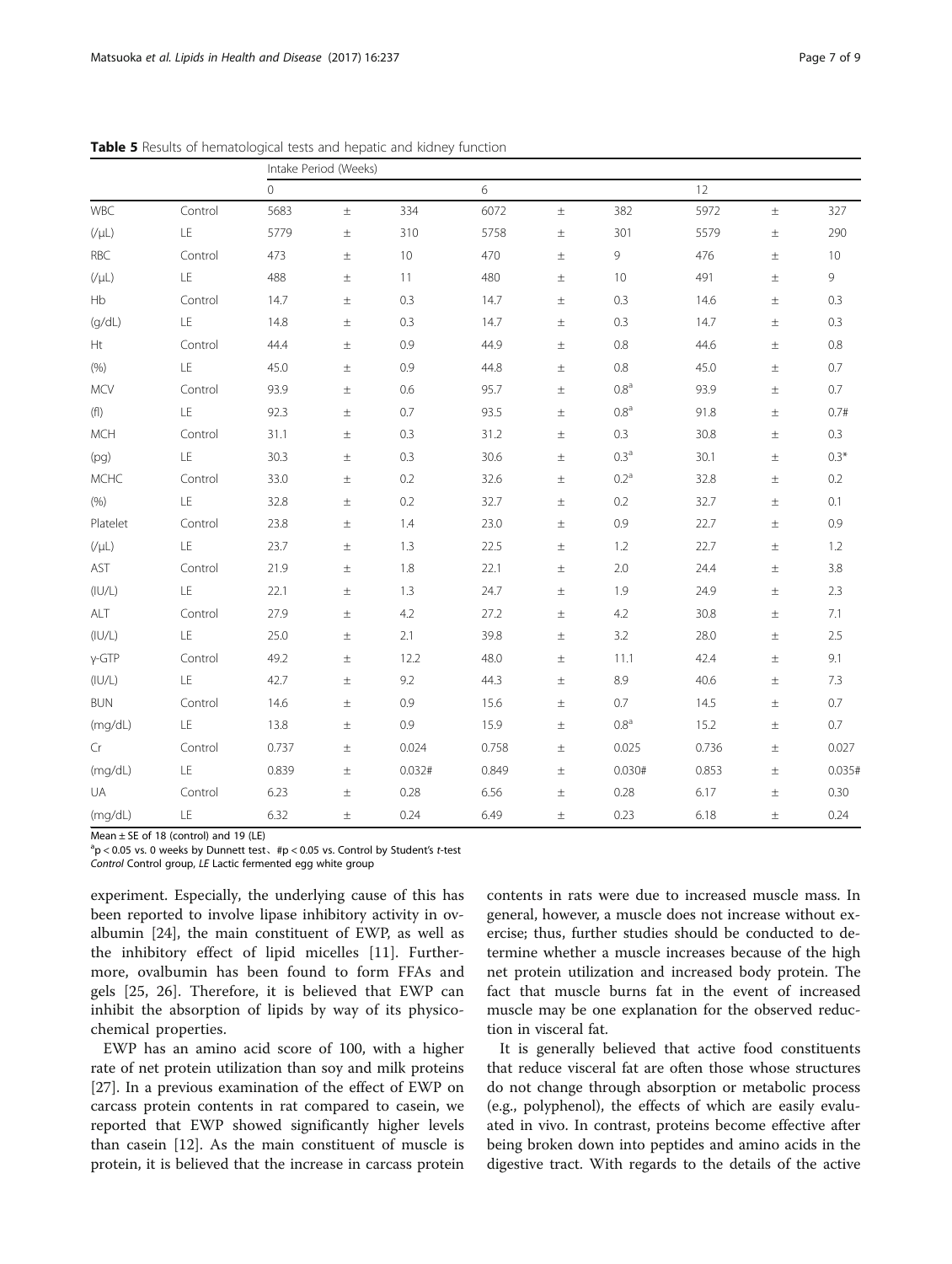constituents contained in EWP, we believe that the visceral fat-reduction mechanism should first be clarified and then confirmed via in vitro evaluation.

In this study, participants consumed either LE or whey drink at breakfast. Suzuki et al. reported that preexercise intake of EWP increases muscle and muscular strength [[28\]](#page-8-0). It has been reported that consuming hen's eggs at breakfast induced satiety and reduced participants' body fat [[29](#page-8-0)]. However, in this study, while participants' energy intake hardly changed and the lactic acid drink did not affect their satiety, we confirmed that visceral fat was reduced. On the contrary, protein intake following muscle strength training is recommended to increase muscles [\[30\]](#page-8-0). Therefore, we believe that consuming LE after dinner or before sleeping might reduce visceral fat more effectively. Furthermore, if the visceral fat-reduction mechanism of EWP lies in the inhibition of lipid absorption [[11\]](#page-8-0), it may be preferable to consume LE at dinnertime, the meal with the highest energy intake. Moreover, previous research has reported that the circadian rhythm gene BMAL1, which is involved in lipid accumulation [[31](#page-8-0)], is abundantly secreted at night. Therefore, we believe that the consumption of LE at dinnertime could more effectively inhibit the accumulation of lipids. Per these factors, while the present study indicated that LE intake at breakfast reduces VFA, the timing at which it effectively reduces visceral fat was not clarified and should be examined in future studies.

In the present study, the blood biomarkers exhibited no significant differences between week 0, week 6, and week 12. Although the present study involved subjects with slightly high levels of visceral fat weight, the other parameters such as blood lipids were within the normal range. This might have resulted in no significant changes being observed in the blood biomarkers. In previous studies, subjects with slightly high levels of serum cholesterol showed significant decreases in serum total cholesterol and LDL-cholesterol concentrations at week 4 and week 8 during 8 weeks of LE consumption as compared with prior to consumption [\[8](#page-8-0)]. This suggests the possibility that marked improvements may be achieved if subjects with borderline or abnormal blood biomarker values are involved.

Concern has been raised that EWP intake could cause allergies and biotin deficiency. In this study, individuals with food allergies were excluded during recruitment. It has been demonstrated that avidin found in raw egg whites binds to biotin, thereby reducing its absorption [[32\]](#page-8-0). While the participants of this study were asked to consume 8 g of EWP per day for 12 consecutive weeks, there was no sign of clinical symptoms. A study in which participants consumed 200 g of dried egg white (approximately 160 g of EWP) daily reported signs of biotin deficiency after week 7 [[33, 34\]](#page-8-0). The consumption period

was 12 weeks; however, the amount of EWP intake was 8 g, which was 1/20th of the amount of EWP that caused biotin deficiency in the previous study, and may explain the observed lack of biotin deficiency. Furthermore, when egg white is in its raw state or heated, it has been reported that electrophoretic avidine bands disappear upon activation of pepsin [\[34](#page-8-0)]. During the digestive process, as pepsin is usually activated, we believe that a daily intake of 8 g of LE for 12 weeks should not cause biotin deficiency. Finally, we measured markers of liver and kidney function. No abnormal increases or decreases in numeric values were observed, suggesting that EWP can be consumed safely.

Metabolic syndrome, triggered by obesity, leads to hypertension, abnormal glucose tolerance, and is ultimately considered a cause of arteriosclerotic diseases. If we pursue this study further and clarify the visceral fatreduction effect of EWP, we believe that it could improve the quality of life of patients with obesity. Furthermore, if the practical application of LE, which facilitates the egg white intake, becomes available, we believe that it would provide a good source of protein while reducing visceral fat and might be utilized to promote the health among the Japanese.

## Conclusions

The results demonstrated that LE reduces VFA and improves the ratio of visceral to subcutaneous fat area. As other measurement items were not influenced, we concluded that LE improves visceral fat obesity.

#### Abbreviations

BMI: Body Mass Index; CT: Computed tomographic; EWP: Egg white protein; LE: Lactic-fermented egg white; VFA: Visceral fat area

#### Acknowledgments

This study was supported completely by a grant received from Kewpie Corporation, Japan. We thank Prof. Michihiro Sugano (Kyushu University, and Prefectural University of Kumamoto) for providing technical advice about this trial. The authors would like to thank Enago ([www.enago.jp](http://www.enago.jp)) for the English language review.

#### Funding

Experimental work in Nutrition Clinic, Kagawa Nutrition University was supported by Kewpie Corporation (Tokyo, Japan).

#### Availability of data and materials

The dataset supporting the conclusions of this article is included within the article.

#### Authors' contributions

RM, KK, MU, WW, YM, MK, AT, and KU conceived the study concept and design. AT, as the principal investigator, was responsible for study logistics, data acquisition and RM and KK for manuscript preparation. KK, MU, and WW were responsible for conducting the trial, data collection, and performing laboratory analysis. RM and AT carried out the statistical analysis. YM, MK, and KU supervised the study design and commented on the manuscript. All authors contributed to the intellectual content of the manuscript. All authors read and approved the final amnuscript.